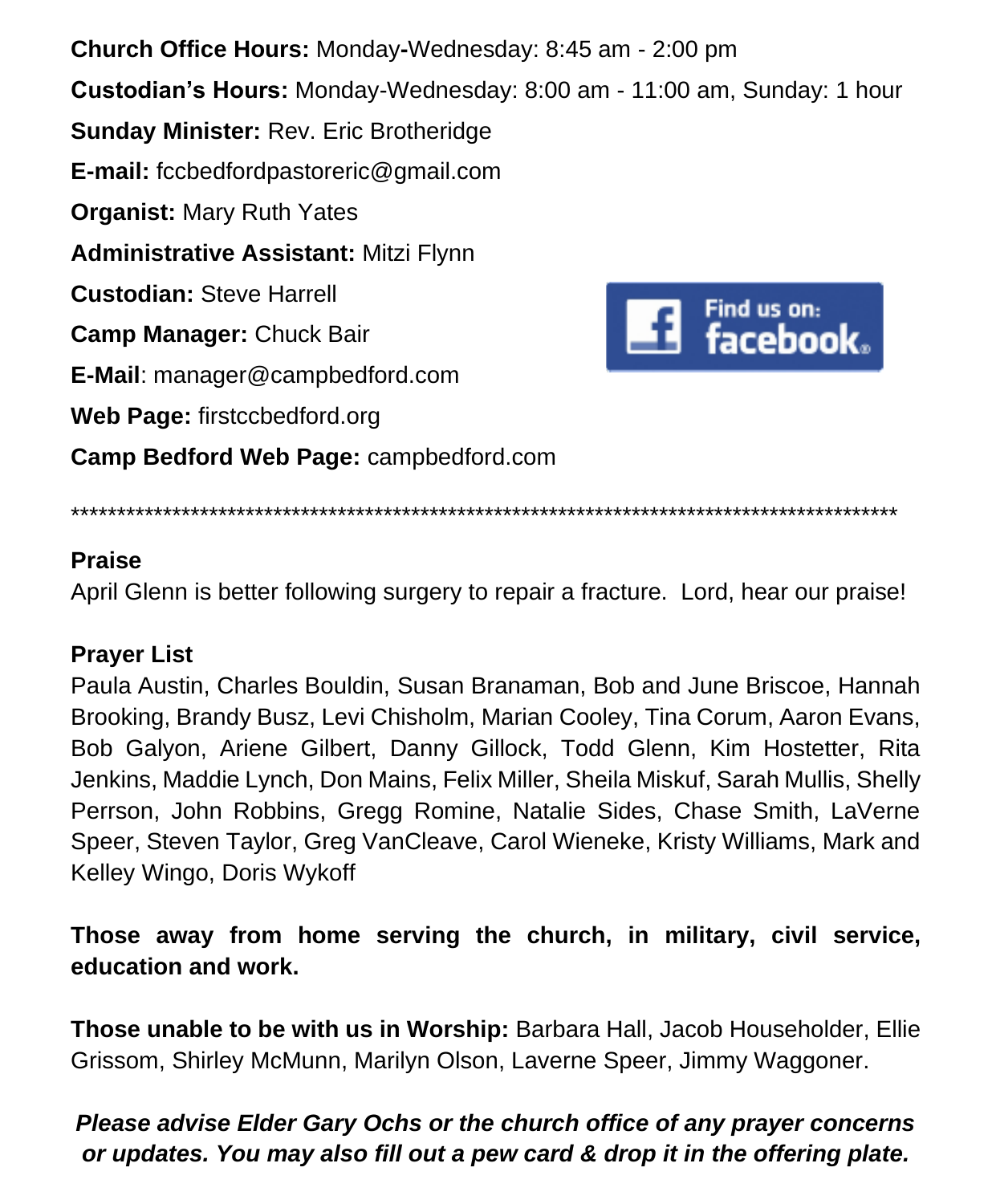

First Christian Church (Disciples of Christ)

1101  $15^{th}$  Street

[www.firstccbedford.org](http://www.firstccbedford.org/) 812-275-4497

Bedford, IN 47421 office@firstccbedford.org

Reaching Outward to Connect People with God's Abundance



April 11, 2021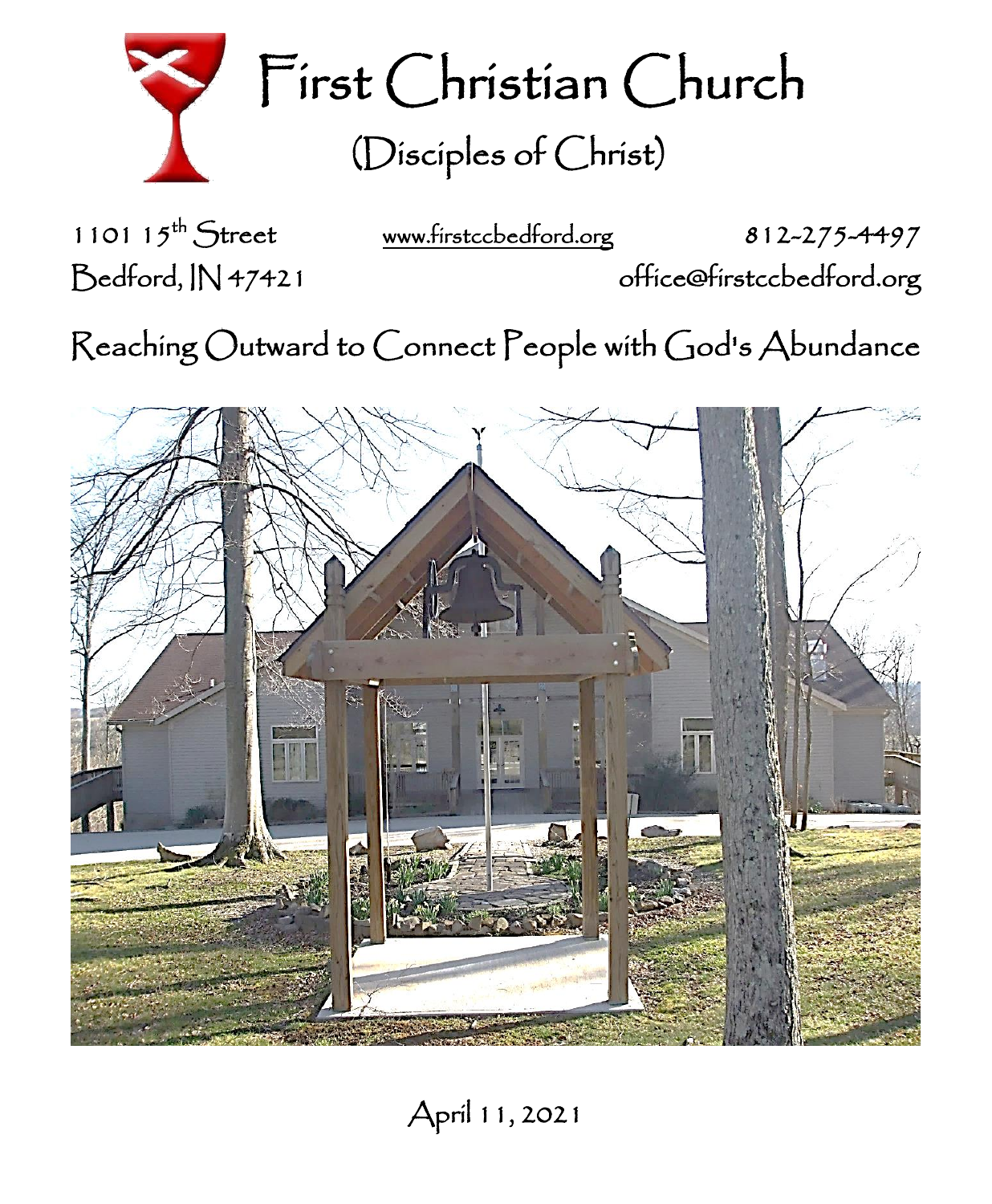## **SERVICE OF WORSHIP**

| April 11, 2021                                                                  |               | <b>Camp Sunday</b>                                                                                                                                                                                                                                                                                                                                                          | $10:30$ am             |  |  |
|---------------------------------------------------------------------------------|---------------|-----------------------------------------------------------------------------------------------------------------------------------------------------------------------------------------------------------------------------------------------------------------------------------------------------------------------------------------------------------------------------|------------------------|--|--|
|                                                                                 |               | Please complete the cream-colored card located in the back of each pew and<br>place it in the offering plate. Help us by filling out the card as completely<br>as you can. You may also use the card to inform the office of any<br>prayer requests, joys, concerns, upcoming events, changes, etc.                                                                         |                        |  |  |
| <b>Prelude</b>                                                                  |               | Praise, My Soul, the King of Heaven (Theme, Pastorale) - Hobby                                                                                                                                                                                                                                                                                                              |                        |  |  |
| <b>Welcome and Announcements</b>                                                |               |                                                                                                                                                                                                                                                                                                                                                                             | <b>Pastor Eric</b>     |  |  |
| <b>Call to Worship</b>                                                          |               |                                                                                                                                                                                                                                                                                                                                                                             | <b>Elder Gary Ochs</b> |  |  |
| Leader:<br>ALL:<br>Leader:<br>ALL:<br>Leader:<br>ALL:<br>Leader:<br><b>ALL:</b> |               | God anointed Jesus to console the afflicted.<br>Come, let us worship Christ our Comforter<br>God anointed Jesus to emancipate the enslaved.<br>Come, let us worship Christ our Liberator<br>God anointed Jesus to bind up the wounded.<br>Come, let us worship Christ our Healer!<br>God anointed Jesus to deliver the troubled.<br>Come, let us worship Christ our Savior. |                        |  |  |
| <b>Opening Hymn</b>                                                             |               | Thine Is the Glory                                                                                                                                                                                                                                                                                                                                                          | #218                   |  |  |
| <b>A Time of Prayer</b>                                                         |               |                                                                                                                                                                                                                                                                                                                                                                             |                        |  |  |
| <b>Call to Prayer</b>                                                           | Pastor        |                                                                                                                                                                                                                                                                                                                                                                             |                        |  |  |
| <b>Pastoral Prayer for Illumination</b>                                         | Pastor        |                                                                                                                                                                                                                                                                                                                                                                             |                        |  |  |
|                                                                                 | Lord's Prayer |                                                                                                                                                                                                                                                                                                                                                                             |                        |  |  |

**Our Father, who art in heaven, hallowed by your name. Your kingdom come. Your will be done on earth as it is in heaven. Give us this day our daily bread and forgive us our sins as we forgive those who have sinned against us. And lead us not into temptation but deliver us from evil. For yours is the kingdom the power and the glory forever. Amen.**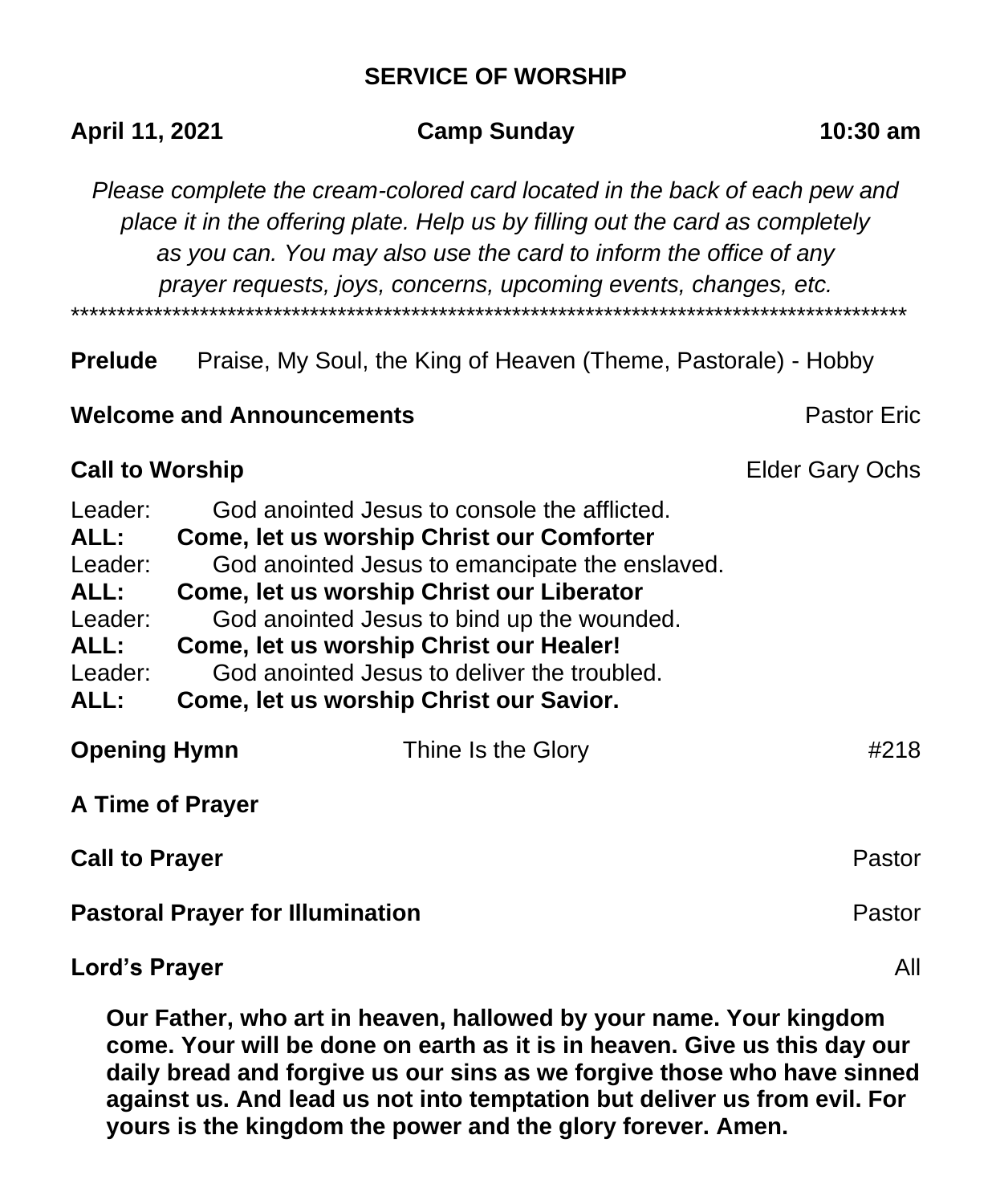**May the peace that passes all understanding be with you this morning. Peace be with you.**

| <b>Into to Scripture</b>                                                                                                                                                                                |                                | Pastor    |  |  |  |
|---------------------------------------------------------------------------------------------------------------------------------------------------------------------------------------------------------|--------------------------------|-----------|--|--|--|
| <b>Scripture</b>                                                                                                                                                                                        | 1 Thessalonians 4:13-18 (NRSV) | Elder     |  |  |  |
| <b>Proclamation</b>                                                                                                                                                                                     | "SavedFrom Death"              | Pastor    |  |  |  |
| <b>Hymn of Discipleship</b>                                                                                                                                                                             | Be Still, My Soul              | #566      |  |  |  |
| <b>Invitation to Giving</b>                                                                                                                                                                             |                                | Elder     |  |  |  |
| <b>Doxology</b>                                                                                                                                                                                         |                                | On Screen |  |  |  |
| <b>Prayer of Dedication</b>                                                                                                                                                                             | Elder                          |           |  |  |  |
| <b>Invitation to Christ's Table</b>                                                                                                                                                                     | Elder                          |           |  |  |  |
| <b>Communion Music</b> Jerusalem, My Happy Home - Timothy Albrecht                                                                                                                                      |                                |           |  |  |  |
| <b>Words of Institution</b>                                                                                                                                                                             | Pastor                         |           |  |  |  |
| Taking of the Bread and Cup Together                                                                                                                                                                    |                                |           |  |  |  |
| <b>Closing Hymn</b>                                                                                                                                                                                     | In the Garden                  | #227      |  |  |  |
| <b>Blessings and Benediction</b>                                                                                                                                                                        |                                |           |  |  |  |
| May God bless you.<br>May God keep you.<br>Make God's face to shine upon you.<br>And be gracious unto you.<br>May God lift up God's countenance upon you.<br>And give you peace.<br>And give you peace. |                                |           |  |  |  |

**\*Postlude** Voluntary on "Judas Maccabeus" - Charles Callahan